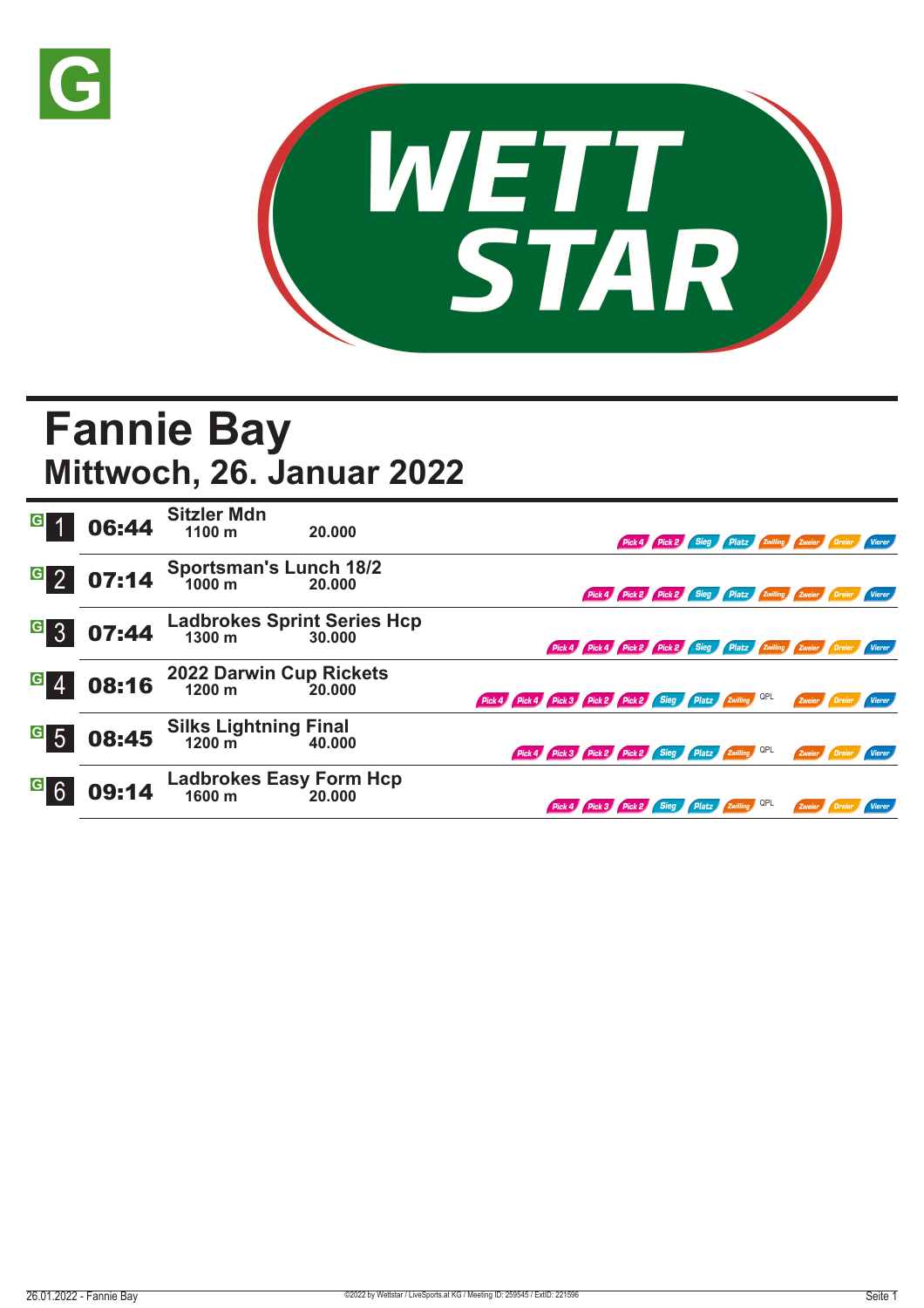| 26.01.2022 - Fannie Bav                                                                                                                |                                        |                                                                               |                                    | Rennen#8                                                                                                          |                                               |                                                                                                                            |   |                                                                                                                          | Seite 2            |
|----------------------------------------------------------------------------------------------------------------------------------------|----------------------------------------|-------------------------------------------------------------------------------|------------------------------------|-------------------------------------------------------------------------------------------------------------------|-----------------------------------------------|----------------------------------------------------------------------------------------------------------------------------|---|--------------------------------------------------------------------------------------------------------------------------|--------------------|
| <b>WANN STARTET IHR PFERD</b>                                                                                                          |                                        |                                                                               |                                    |                                                                                                                   |                                               |                                                                                                                            |   |                                                                                                                          |                    |
| Against The Tide<br>All Price<br><b>Blue Odyssey</b><br><b>Budget King</b><br><b>Bull Market</b><br>Canton Kid<br>Cassatt<br>Crazy Lad | D'Liva<br>Embley<br>Familja<br>հ       | Don't Wait<br>Dune Field<br>El Sicario<br><b>Expert Witness</b><br>Hattan Man | 6<br>5                             | Kent Street<br>Kick It Baby<br>Leaked<br>Light And Dark<br>Manaajim<br>Mighty Murt<br>Mon Louis<br>Mr Boomjangles | 3<br>4                                        | Mr Cashman<br>New Roman<br>Northern Factor<br>Our Luca<br>Overruled<br>Pembroke Castle<br>Pointo's Pick<br>Princess Dejour | 6 | Real Reason<br><b>Really Swish</b><br><b>Rich Sun</b><br>Savaspur<br>Skellig Island<br>Syncline<br>Testino<br>The Albion | 6                  |
| <b>WANN STARTET IHR JOCKEY / FAHRER</b>                                                                                                |                                        |                                                                               |                                    |                                                                                                                   |                                               |                                                                                                                            |   |                                                                                                                          |                    |
| Adam Nichols<br>Jarrod Todd<br>S Wiseman<br>Wayne Davis                                                                                | 2.4<br>1,3,5,6<br>1,3,4,5,6<br>1,2,4,6 |                                                                               | Paul Denton<br><b>Stan Tsaikos</b> | Brendan Huppatz                                                                                                   | 1,3,4,5,6<br>3,4,5,6<br>1,2,3,5,6             | Casey Hunter<br>Paul Shiers<br>Vanessa Arnott                                                                              |   | 1,2,3,4,5,6<br>1,2,3,4,5<br>2,4,5,6                                                                                      |                    |
| <b>WANN STARTET IHR TRAINER</b>                                                                                                        |                                        |                                                                               |                                    |                                                                                                                   |                                               |                                                                                                                            |   |                                                                                                                          |                    |
| Angela Forster<br>Gary Clarke<br>Mark Nyhan<br><b>Tayarn Halter</b>                                                                    | 3,6<br>3,5,6<br>3.5<br>1,2,3,5,6       | Chris Pollard<br>Jason Manning<br>Patrick Johnston                            |                                    | 1,4,6<br>4,6<br>2.5                                                                                               | Emma Steel<br>Kerry Petrick<br>Peter Stennett | 2,4<br>3,4,5<br>3.4                                                                                                        |   | Garry Lefoe<br>Lisa Whittle<br>Philip Cole                                                                               | 1,2,3,4,5<br>1,2,6 |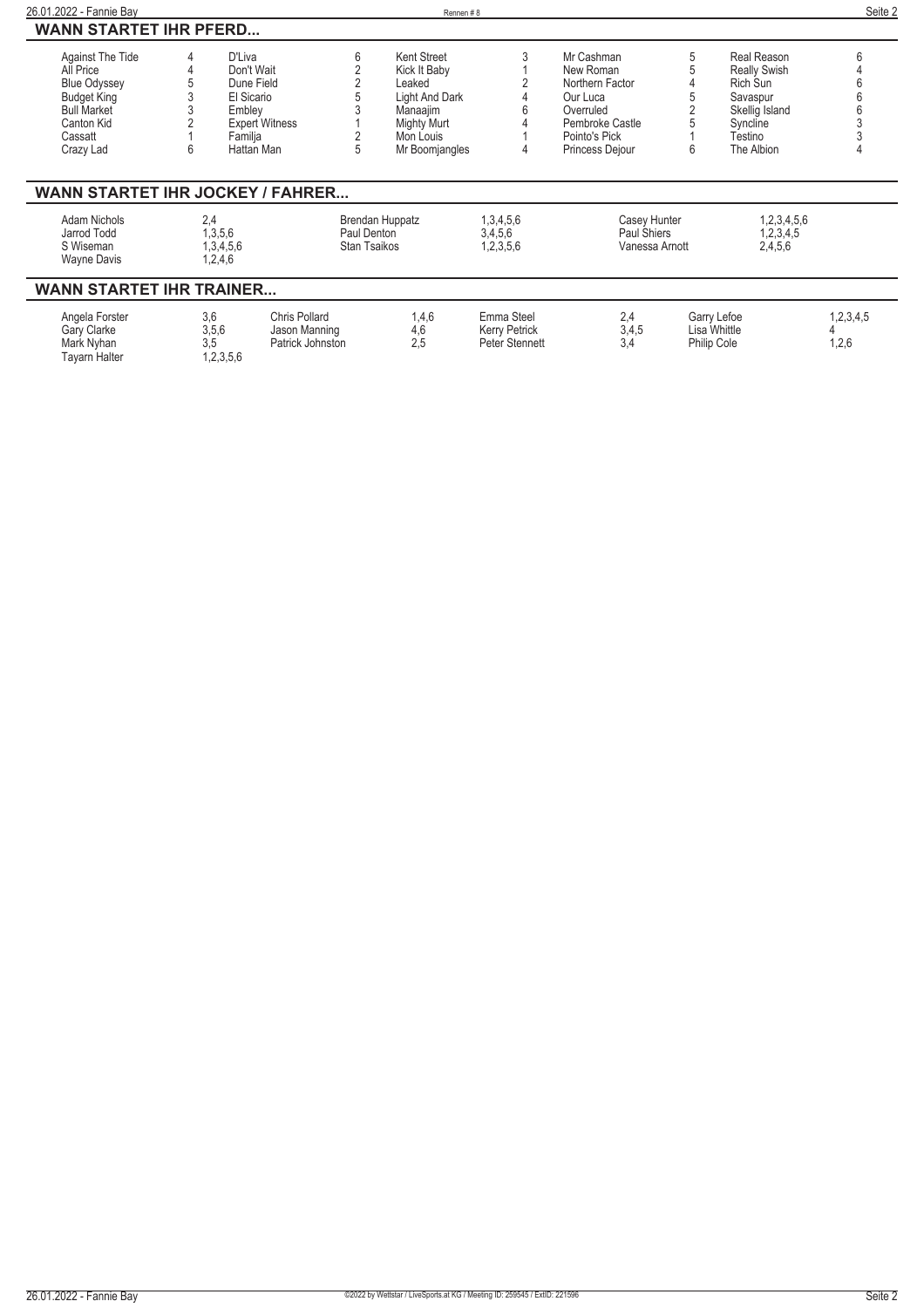|                                 | <u> 26.01.2022 - Fannie Bay</u>                                                                       |                                  | Rennen#1      | Seite 3 |
|---------------------------------|-------------------------------------------------------------------------------------------------------|----------------------------------|---------------|---------|
| $\overline{G}$                  | 1100 m<br>20.000                                                                                      | Sitzler Mdn<br>Rennpreis: 20.000 |               |         |
|                                 | 06:44                                                                                                 |                                  |               |         |
| 1100                            | <b>Sieg</b><br>Platz<br>Zwilling<br>Zweier                                                            | <b>Dreier</b><br><b>Vierer</b>   | Pick 2 Pick 4 |         |
| 1<br>59.5                       | Expert Witness<br>3j. ch W (Star Witness - Lush Belle)<br>Trainer: Garry Lefoe<br>Ŵ                   |                                  |               |         |
| Box: 2<br>ML: 32,0              | <b>Paul Shiers</b>                                                                                    |                                  |               |         |
| $\overline{\mathbf{2}}$<br>59.5 | <b>Turnstar</b><br>3j. b/br W (Star Turn - Mihiri)<br>Trainer: Philip Cole                            |                                  |               |         |
| Box: 7<br>ML: 34,0              | <b>Wayne Davis</b>                                                                                    |                                  |               |         |
| 3                               | <b>Mon Louis</b><br>5j. ch W (Toorak Toff - Pichard)<br>Trainer: Chris Pollard<br><b>SIL</b>          |                                  |               |         |
| 59.0<br>Box: 6<br>ML: 20,0      | <b>Brendan Huppatz</b>                                                                                |                                  |               |         |
| 4<br>59.0                       | <b>Watch The Duck</b><br>4j. ch W (Strategic Maneuver - Rockin' Lobban<br>Trainer: Chris Pollard<br>Q |                                  |               |         |
| Box: 1<br>ML: 31,0              | S Wiseman                                                                                             |                                  |               |         |
| 5<br>57.0                       | Kick It Baby<br>4j. b S (Shamus Award - Rocket Baby)<br>Trainer: Philip Cole<br>肉                     |                                  |               |         |
| Box: 3<br>ML: 85,0              | <b>Casey Hunter</b>                                                                                   |                                  |               |         |
| 6<br>57.0                       | <b>Pointo's Pick</b><br>4j. gr/br S (Time For War - Crazy Mamma)<br>Trainer: Tayarn Halter<br>Ñ       |                                  |               |         |
| Box: 5<br>ML: 5,0               | <b>Jarrod Todd</b>                                                                                    |                                  |               |         |
| I<br>55.5                       | <b>Cassatt</b><br>3j. ch S (No Nay Never - Pretty Picture)<br>Trainer: Philip Cole                    |                                  |               |         |
| Box: 4<br>ML: 48,0              | <b>Stan Tsaikos</b>                                                                                   |                                  |               |         |
| Ergebnis:                       | Quoten:                                                                                               |                                  |               |         |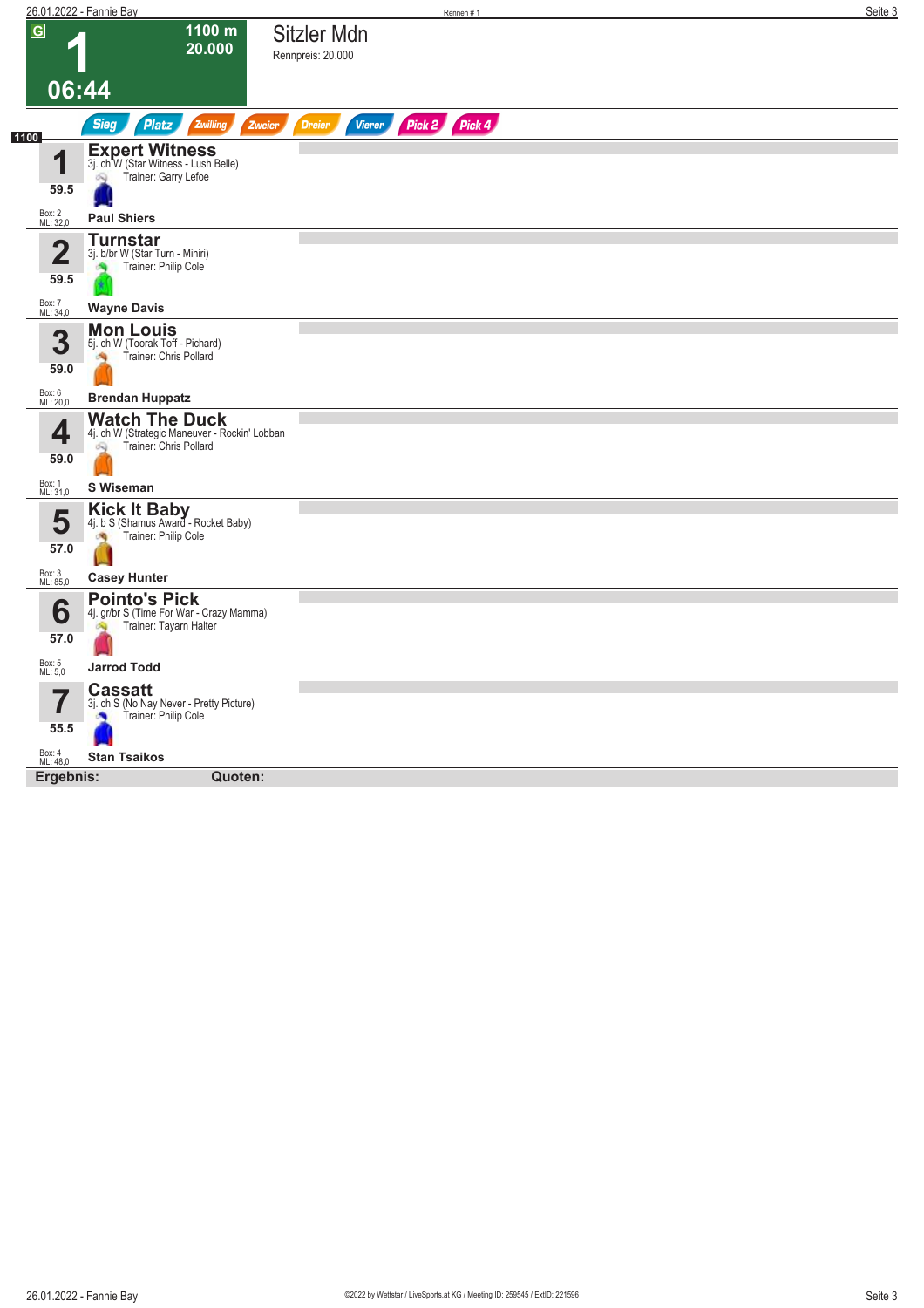|                        | 26.01.2022 - Fannie Bay                                                                      | Rennen #2                                                        | Seite 4 |
|------------------------|----------------------------------------------------------------------------------------------|------------------------------------------------------------------|---------|
| $\overline{G}$         | 1000 m<br>20.000                                                                             | Sportsman's Lunch 18/2<br>Rennpreis: 20.000                      |         |
| 07:14                  |                                                                                              |                                                                  |         |
| 1000                   | <b>Sieg</b><br><b>Platz</b><br>Zwilling                                                      | Pick 2 Pick 2 Pick 4<br><b>Dreier</b><br><b>Vierer</b><br>Zweier |         |
| 1<br>60.5              | <b>Overruled</b><br>4j. b W (Redoute's Choice - Spirits Dance)<br>Trainer: Emma Steel<br>燥   |                                                                  |         |
| Box: 2<br>ML: 65,0     | <b>Adam Nichols</b>                                                                          |                                                                  |         |
| $\overline{2}$<br>59.5 | <b>Dune Field</b><br>5j. b W (Shamexpress - Sahara Desert)<br>Trainer: Garry Lefoe<br>Ŵ      |                                                                  |         |
| Box: 1<br>ML: 48,0     | <b>Casey Hunter</b>                                                                          |                                                                  |         |
| 3<br>59.0              | <b>Canton Kid</b><br>4j. ch W (Written Tycoon - Malasun)<br>Trainer: Garry Lefoe             |                                                                  |         |
| Box: 6<br>ML: 85,0     | <b>Paul Shiers</b>                                                                           |                                                                  |         |
| 4<br>58.5              | <b>Don't Wait</b><br>6j. b W (Danerich - Let's Say Grace)<br>Trainer: Tayarn Halter<br>ंग्रे |                                                                  |         |
| Box: 5<br>ML: 38,0     | <b>Stan Tsaikos</b>                                                                          |                                                                  |         |
| 5<br>57.0              | Familja<br>9j. b W (Magnus - Sorella)<br>Trainer: Philip Cole                                |                                                                  |         |
| Box: 4<br>ML: 235,0    | <b>Wayne Davis</b>                                                                           |                                                                  |         |
| 6<br>55.0              | <b>Leaked</b><br>4j. b W (Press Statement - Sensesational)<br>Trainer: Patrick Johnston      |                                                                  |         |
| Box: 3<br>ML: 31,0     | <b>Vanessa Arnott</b>                                                                        |                                                                  |         |
| Ergebnis:              | Quoten:                                                                                      |                                                                  |         |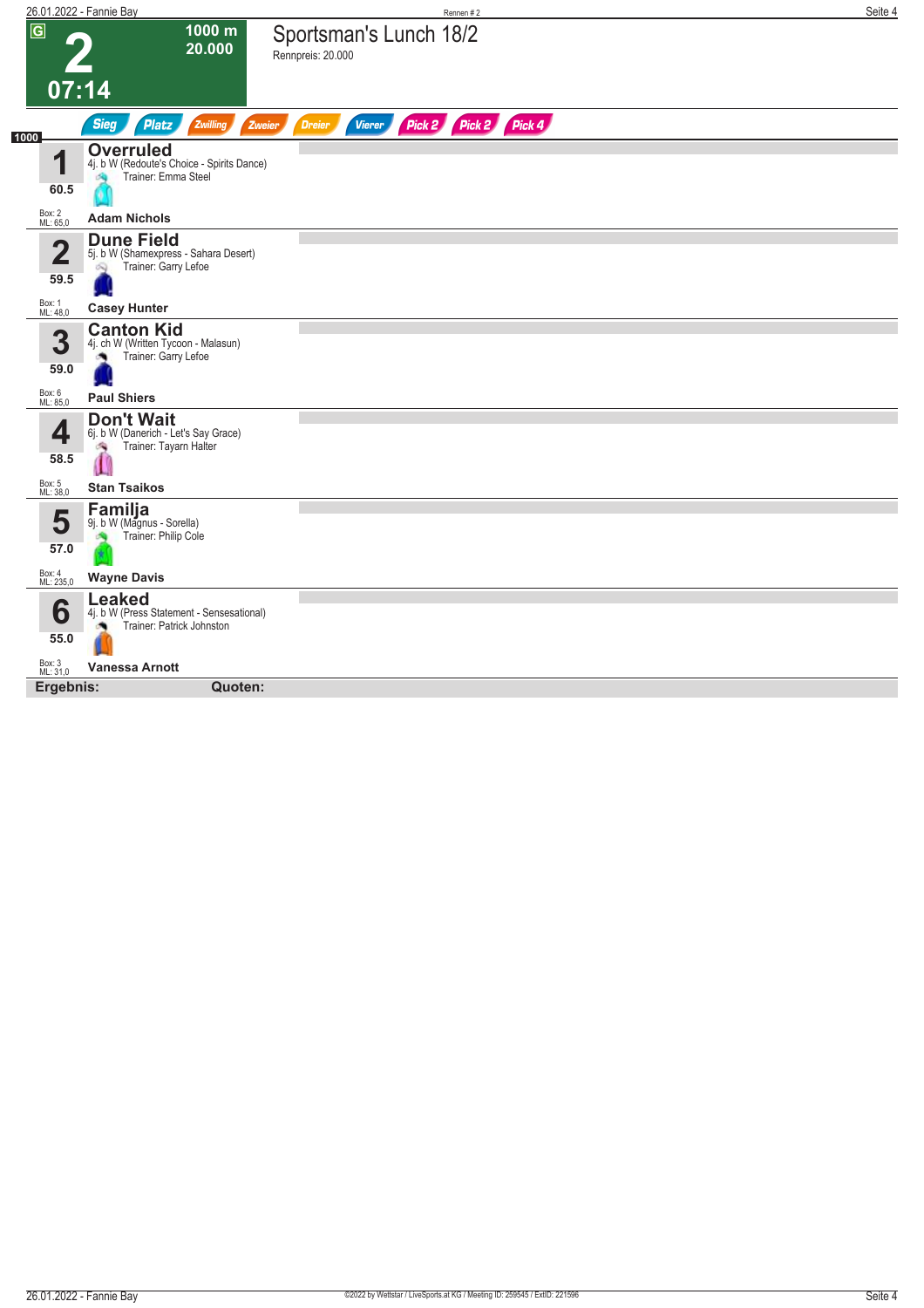|                                 | 26.01.2022 - Fannie Bay                                                                           | Rennen #3                                                     | Seite 5 |
|---------------------------------|---------------------------------------------------------------------------------------------------|---------------------------------------------------------------|---------|
| $\overline{G}$                  | 1300 m<br>30.000                                                                                  | <b>Ladbrokes Sprint Series Hcp</b><br>Rennpreis: 30.000       |         |
|                                 | 07:44                                                                                             |                                                               |         |
| 1300                            | <b>Sieg</b><br><b>Platz</b><br>Zwilling<br><b>Zweier</b>                                          | Pick 2 Pick 2 Pick 4 Pick 4<br><b>Dreier</b><br><b>Vierer</b> |         |
| и<br>60.5                       | <b>Syncline</b><br>5j. b W (Stratum - Dysfunction)<br>Trainer: Gary Clarke<br><b>A</b>            |                                                               |         |
| Box: 5<br>ML: 38,0              | <b>Jarrod Todd</b>                                                                                |                                                               |         |
| $\overline{\mathbf{2}}$<br>59.0 | <b>Budget King</b><br>5j. b W (King Cugat - Testthebudget)<br>Trainer: Garry Lefoe<br>ē           |                                                               |         |
| Box: 1<br>ML: 7,0               | <b>Paul Shiers</b>                                                                                |                                                               |         |
| 3<br>58.5                       | <b>Trident</b><br>4j. b W (Smart Missile - Best Of British)<br>Trainer: Mark Nyhan<br>淘           |                                                               |         |
| Box: 4<br>ML: 5,0               | Ā<br><b>S</b> Wiseman                                                                             |                                                               |         |
| 4<br>55.0                       | <b>Bull Market</b><br>7j. b W (Written Tycoon - Zals)<br>Trainer: Angela Forster<br>×<br>Ĥ        |                                                               |         |
| Box: 3<br>ML: 26,0              | <b>Paul Denton</b>                                                                                |                                                               |         |
| 5<br>55.0                       | <b>Embley</b><br>10j. b W (High Chaparral - Dashing Eagle)<br>Trainer: Kerry Petrick<br><b>SQ</b> |                                                               |         |
| Box: 6<br>ML: 46,0              | <b>Casey Hunter</b>                                                                               |                                                               |         |
| 6<br>55.0                       | <b>Testino</b><br>5j. ch W (Shooting To Win - Oridane)<br>Trainer: Tayarn Halter                  |                                                               |         |
| Box: 7<br>ML: 65,0              | <b>Stan Tsaikos</b>                                                                               |                                                               |         |
| 54.0                            | <b>Kent Street</b><br>7j. ch W (Swinging Bachelor - Parade Of Drea<br>Trainer: Peter Stennett     |                                                               |         |
| Box: 2<br>ML: 55,0              | <b>Brendan Huppatz</b><br>Quoten:                                                                 |                                                               |         |
| Ergebnis:                       |                                                                                                   |                                                               |         |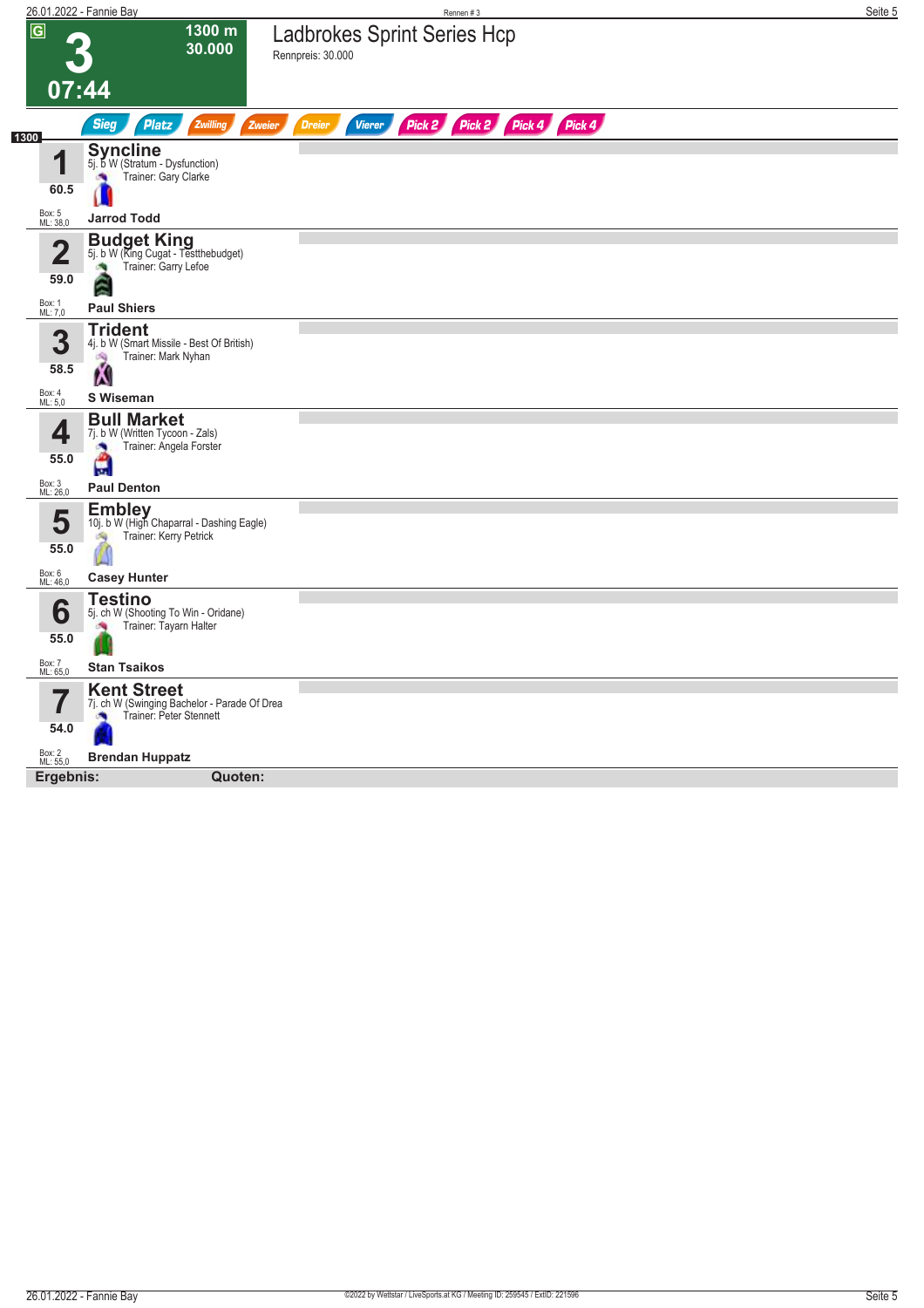|                                 | 26.01.2022 - Fannie Bay                                                                  | Rennen #4                                                               | Seite 6 |
|---------------------------------|------------------------------------------------------------------------------------------|-------------------------------------------------------------------------|---------|
| $\overline{G}$                  | 1200 m<br>20.000                                                                         | 2022 Darwin Cup Rickets<br>Rennpreis: 20.000                            |         |
|                                 | 08:16                                                                                    |                                                                         |         |
|                                 | QPL<br><b>Sieg</b><br><b>Platz</b><br>Zwilling                                           | Pick 2 Pick 2 Pick 3 Pick 4 Pick 4<br><b>Dreier</b><br>Vierer<br>Zweier |         |
| 1200                            |                                                                                          |                                                                         |         |
| и<br>Ш<br>59.5                  | Mr Boomjangles<br>6j. b W (Smart Missile - Gentle Spirit)<br>Trainer: Garry Lefoe<br>Ñ   |                                                                         |         |
|                                 | <b>Paul Shiers</b>                                                                       |                                                                         |         |
| Box: 2<br>ML: 55,0              |                                                                                          |                                                                         |         |
| $\overline{\mathbf{2}}$<br>59.0 | <b>Mighty Murt</b><br>4j. gr W (Murtajill - Bindi Baby)<br>Trainer: Lisa Whittle         |                                                                         |         |
| Box: 6<br>ML: 31,0              | S Wiseman                                                                                |                                                                         |         |
| 3<br>59.0                       | <b>The Albion</b><br>4j. b W (Shamexpress - Style Is Eternal)<br>Trainer: Peter Stennett |                                                                         |         |
| Box: 7<br>ML: 95,0              | <b>Wayne Davis</b>                                                                       |                                                                         |         |
| 4<br>58.5                       | <b>Against The Tide</b><br>6j. b/br W (Dane Shadow - Red Ivory)<br>Trainer: Emma Steel   |                                                                         |         |
| Box: 3<br>ML: 6,0               | <b>Adam Nichols</b>                                                                      |                                                                         |         |
| 5<br>57.5                       | <b>Really Swish</b><br>6j. b W (Real Saga - Swish Trish)<br>Trainer: Chris Pollard<br>d  |                                                                         |         |
| Box: 1<br>ML: 8,0               | <b>Brendan Huppatz</b>                                                                   |                                                                         |         |
| 6<br>57.0                       | <b>All Price</b><br>5j. b/br S (Canford Cliffs - High Esprit)<br>Trainer: Kerry Petrick  |                                                                         |         |
| Box: 4<br>ML: 85,0              | <b>Casey Hunter</b>                                                                      |                                                                         |         |
| 7<br>56.5                       | <b>Light And Dark</b><br>5j. b W (Rubick - Canzero)<br>Trainer: Jason Manning<br>о       |                                                                         |         |
| Box: 8<br>ML: 12,0              | <b>Vanessa Arnott</b>                                                                    |                                                                         |         |
| 8<br>55.0                       | <b>Northern Factor</b><br>5j. b S (The Factor - Ornithologist)<br>Trainer: Kerry Petrick |                                                                         |         |
|                                 |                                                                                          |                                                                         |         |
| Box: 5<br>ML: 11,0<br>Ergebnis: | <b>Paul Denton</b>                                                                       |                                                                         |         |
|                                 | Quoten:                                                                                  |                                                                         |         |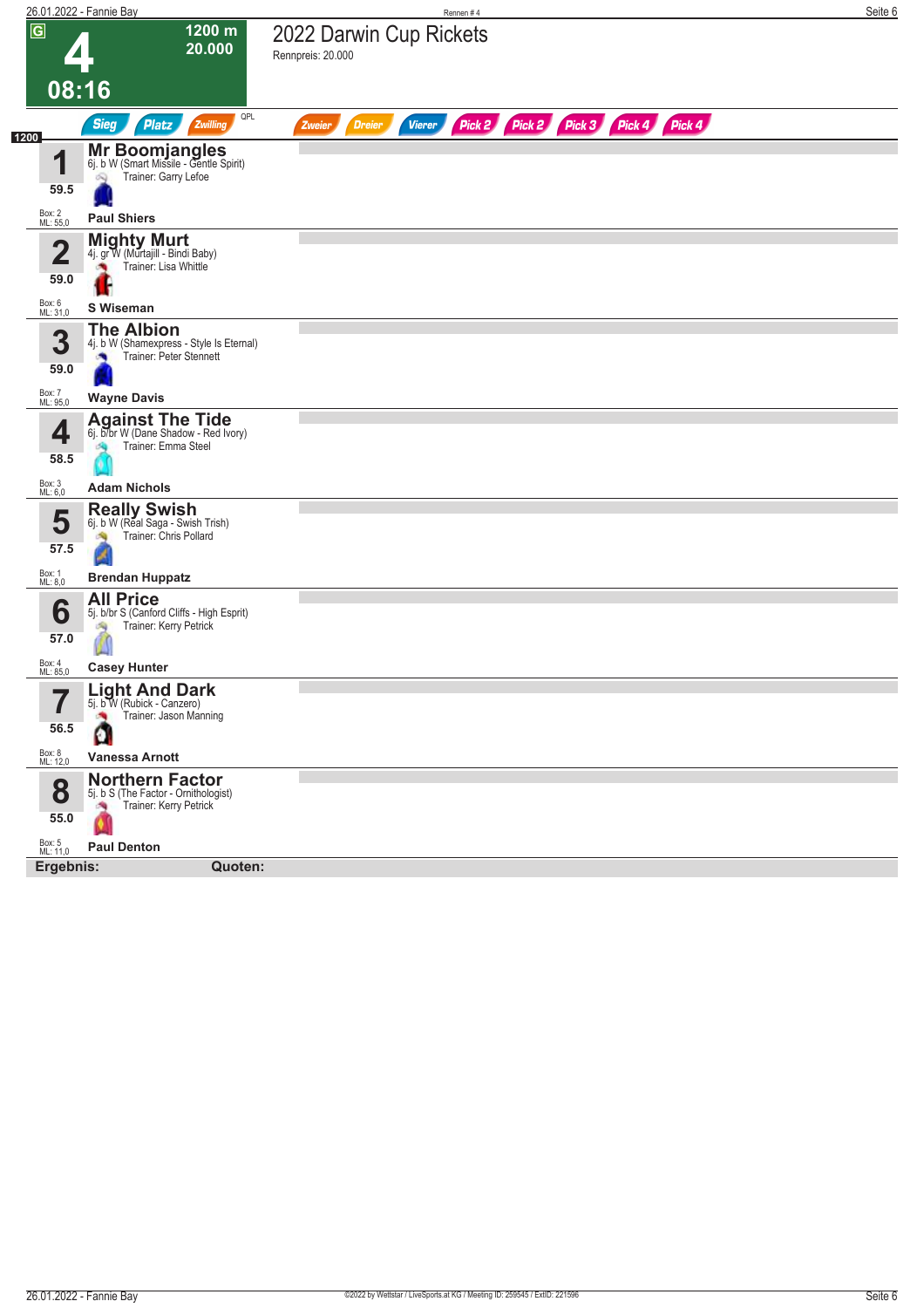|                                 | 26.01.2022 - Fannie Bay                                                                          | Rennen #5                                                               | Seite 7 |
|---------------------------------|--------------------------------------------------------------------------------------------------|-------------------------------------------------------------------------|---------|
| $\overline{G}$                  | 1200 m<br>40.000                                                                                 | <b>Silks Lightning Final</b><br>Rennpreis: 40.000                       |         |
| 08:45                           |                                                                                                  |                                                                         |         |
|                                 | QPL<br><b>Sieg</b><br><b>Platz</b><br>Zwilling                                                   | Pick 2 Pick 2 Pick 3 Pick 4<br><b>Dreier</b><br><b>Vierer</b><br>Zweier |         |
| 1200<br>4                       | Mr Cashman<br>4j. b/br W (Epaulette - Miss Piggy Bank)<br>Trainer: Gary Clarke                   |                                                                         |         |
| 60.0                            |                                                                                                  |                                                                         |         |
| Box: 4<br>ML: 42,0              | <b>Jarrod Todd</b>                                                                               |                                                                         |         |
| $\overline{\mathbf{2}}$<br>59.5 | <b>Blue Odyssey</b><br>5j. b/br W (Charge Forward - Glade)<br>Trainer: Gary Clarke               |                                                                         |         |
| Box: 1<br>ML: 11,0              | <b>Brendan Huppatz</b>                                                                           |                                                                         |         |
| 3<br>59.0                       | <b>New Roman</b><br>5j. ch W (Written Tycoon - The Bay Rod)<br>Trainer: Kerry Petrick<br>ø.<br>M |                                                                         |         |
| Box: 6<br>ML: 37,0              | <b>Casey Hunter</b>                                                                              |                                                                         |         |
| 4<br>58.5                       | <b>Our Luca</b><br>8j. b/br W (Bianconi - Caffe Francais)<br>Trainer: Kerry Petrick              |                                                                         |         |
| Box: 8<br>ML: 31,0              | <b>Paul Denton</b>                                                                               |                                                                         |         |
| 5<br>57.5                       | <b>Pembroke Castle</b><br>6j. b W (I Am Invincible - Callista)<br>Trainer: Mark Nyhan<br>沟<br>X  |                                                                         |         |
| Box: 2<br>ML: 85,0              | S Wiseman                                                                                        |                                                                         |         |
| 6<br>57.5                       | Young Douro<br>8j. b W (De Beers - Newenham)<br>Trainer: Garry Lefoe                             |                                                                         |         |
| Box: 5<br>ML: 65,0              | <b>Paul Shiers</b>                                                                               |                                                                         |         |
| 7<br>56.5                       | <b>El Sicario</b><br>8j. ch W (Bullbars - Pica Pica)<br>Trainer: Patrick Johnston<br>o.          |                                                                         |         |
| Box: 3<br>ML: 20,0              | Vanessa Arnott                                                                                   |                                                                         |         |
| 8<br>54.0                       | <b>Hattan Man</b><br>8j. b W (Magnus - Kitty Manhattan)<br>Trainer: Tayarn Halter<br>×,          |                                                                         |         |
| Box: 7<br>ML: 4,0               | <b>Stan Tsaikos</b>                                                                              |                                                                         |         |
| Ergebnis:                       | Quoten:                                                                                          |                                                                         |         |